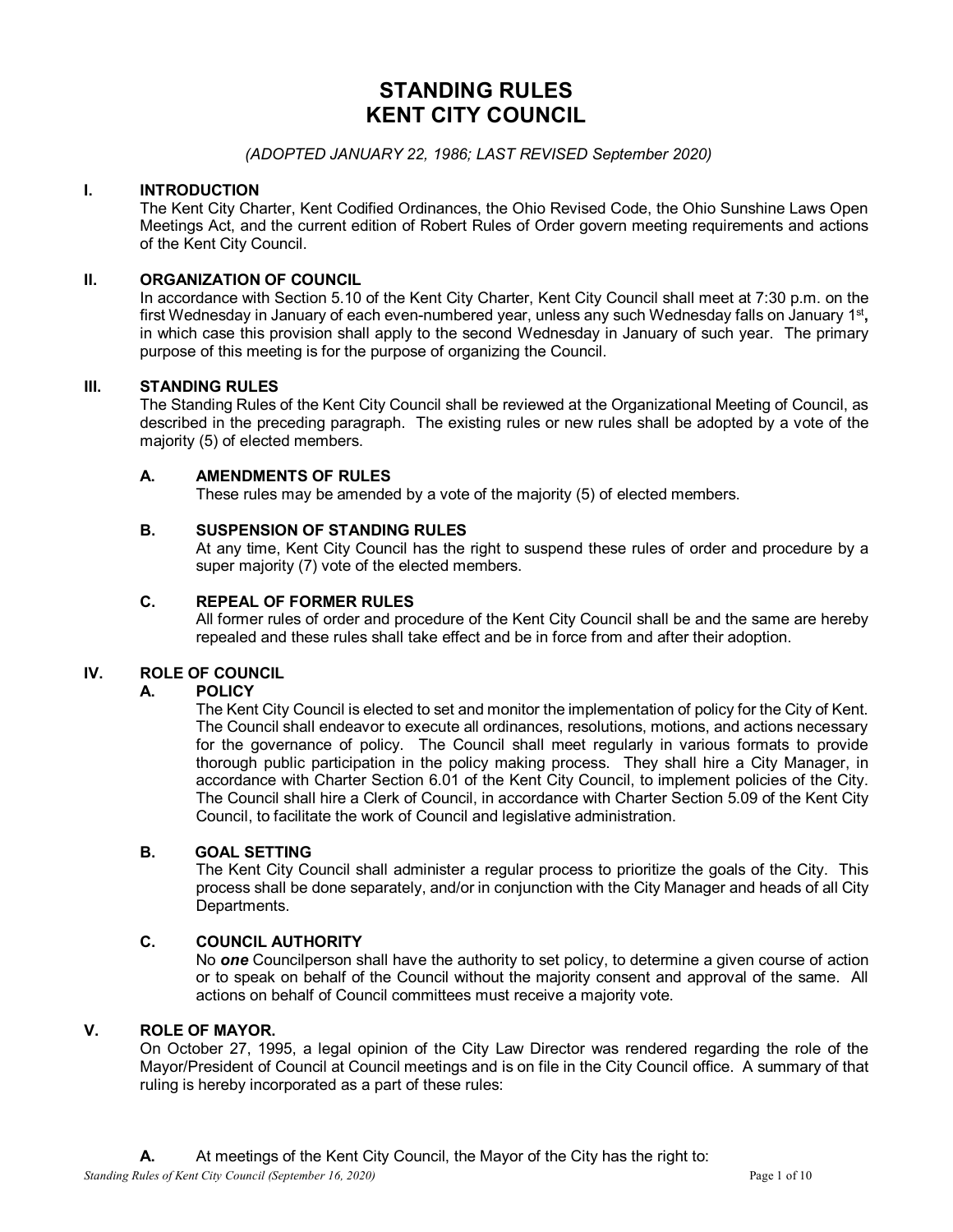- **1.** Have a voice and vote in Council proceedings on an issue only in the event of a tie in the approval or disapproval of ordinances or resolutions of the City Council. Conversely, the Mayor shall not voice opinions or give comments on issues unless there is a tie vote by the Council.
- **2.** Preside at all meetings of Council, which includes the following from Roberts Rules of Order, Newly Revised, and including any future amendments to Robert's Rules of Order, on the duties of a presiding officer:
	- **a.** To open the meeting at the appointed time by taking the chair and calling the meeting to order, having ascertained that a quorum is present.
	- **b.** To announce in proper sequence the business that comes before the assembly or becomes in order in accordance with the prescribed order of business, agenda, or program, and with existing orders of the day.
	- **c.** To recognize members who are entitled to the floor.
	- **d.** To state and to put to vote all questions that legitimately come before the assembly as motions or that otherwise arise in the course of proceedings, and to announce the result of each vote; or, if a motion that is not in order is made, to rule it out of order.
	- **e.** To protect the assembly from obviously frivolous or dilatory motions by refusing to recognize them.
	- **f.** To enforce the rules relating to debate and those relating to order and decorum within the assembly.
	- **g.** To expedite business in every way compatible with the rights of members.
	- **h.** To decide all questions of order, subject to appeal unless, when in doubt, the presiding officer prefers initially to submit such a question to the assembly for decision.
	- **i.** To respond to inquiries of members relating to parliamentary procedure or factual information bearing on the business of the assembly.
	- **j.** To authenticate by his or her signature, when necessary, all acts, order and proceedings of the assembly.
	- **k.** To declare the meeting adjourned when the assembly so votes or where applicable at the time prescribed in the program, or any time in the event of a sudden emergency affecting the safety of those present.

# **VI. TYPES OF MEETINGS**

The Kent City Council shall meet in the following formats:

- **A.** Regular
- **B.** Committee
- **C.** Public Hearings
- **D.** Special
- **E.** Work Sessions

# **VII. MEETING REQUIREMENTS**

# **A. MEETING LOCATION**

In accordance with the Kent City Charter, all meetings of the Kent City Council, including City Boards, and Commissions, shall be within the City corporation limits in facilities that will allow the free flow of information to the public. Approved exceptions to this requirement include declared disasters necessitating locations outside of the City for public safety reasons; joint meetings with other public legislative bodies; and meetings in which no City business is discussed and is intended for educational or recreational purposes only. All meetings of the Council shall be held in the in the Fire Department Training Room, until further notice, unless otherwise approved by a majority vote of the Council.

## **B. OPEN MEETINGS**

The Open Meetings Act requires public bodies to provide openness, notice and minutes.All meetings of the Council, or committees thereof, shall be public to conform to the Ohio Sunshine Laws. All minutes and records of the Council shall be open to the public at all reasonable times.

# **C. TYPES OF MEETINGS**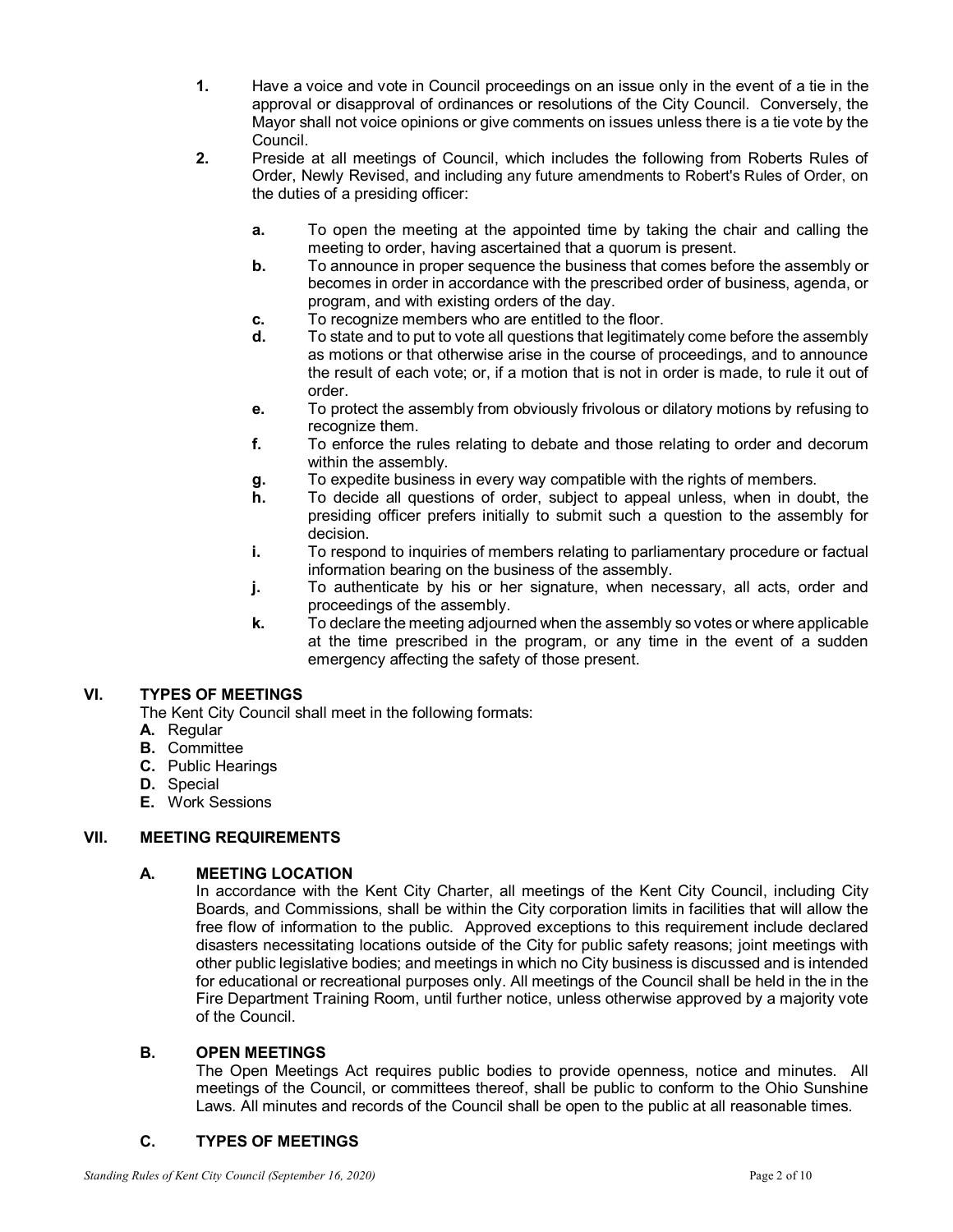# **1. REGULAR MEETINGS**

After the Council has been organized, regular meetings shall be held in the Fire Department Training Room, until further notice, on the third Wednesday of each month at 7:30 p.m., unless otherwise ordered by motion, resolution, or ordinance. Alterations may be made to the number of meetings by a majority vote of Council, provided the Council has a minimum of one regular meeting monthly. No new items of business will be entertained after 10:00 p.m. unless authorized by a majority vote of the members present.

# **2. COMMITTEE MEETINGS**

Committee meetings of the Kent City Council shall be in the Fire Department Training Room, until further notice, on the first Wednesday of each month. The second Wednesday of the month shall be reserved for Committee meetings, if needed. These meetings shall begin at 7:00 p.m. Meetings may be called on nights other than those listed by a majority vote of Council.

# **3. EMERGENCY, SPECIAL MEETINGS AND BOARD OF CONTROL**

## **a. SPECIAL COUNCIL MEETINGS**

Special Council meetings may be called at any time by the Mayor/President of Council, or any three Council members. (See Codified Ordinances of the City of Kent, Sections 107.04 and 107.05). Notice shall be given to the news media 24 hours in advance of a special meeting. At least twelve hours' notice shall be given to each member of Council, by telephone or served personally on each member or left at their usual place of residence; provided, however, that no such notice need be served on any Council member present at a meeting of Council at which the Mayor/President of Council may give oral notice of the time and purpose of a special meeting. Any such notice shall state the subjects to be considered at the special meeting and no other subjects shall be considered.

# **b. EMERGENCY MEETINGS**

In the event of an emergency requiring immediate official action, a special meeting may be held without giving twenty-four hours advance notice thereof to the requesting news media. The person calling such meeting, or any one or more of such persons or the Clerk on their behalf, shall immediately give oral notification or written notification, or both, as the person giving such notice determines, of the time, place and purpose of such special meeting to the news media that have requested such advance notice. The minutes or the call, or both, of any such special meeting shall state the general nature of the emergency requiring immediate official action.

## **c. BOARD OF CONTROL**

The City of Kent's Board of Control may be called as needed by the City Manager, with proper notification to Council and the media.

# **4. PUBLIC HEARINGS**

The time and place of Public Hearings shall be determined by Council and posted conspicuously by the Clerk on a bulletin board at the Service Administration Complex, 930 Overholt Road, Kent, OH. Public Hearings shall be convened and presided over by the President of Council. Public Hearings shall be limited to comments from the public only.

## **5. EXECUTIVE SESSIONS**

All meetings of the Kent City Council shall be held in open session, except those meetings that may be closed for those purposes specified in the Ohio Revised Code §121.22. These purposes include the employment and dismissal of public employees, the performance evaluation of Council's employees, labor negotiations, real property transactions, and consulting with legal counsel on pending or threatened litigation. Any regular meeting, special meeting or committee meeting may be recessed for an executive session. The motion must include the specific provision of the law authorizing the session, and include a roll call vote. *The Mayor and all members of Council shall maintain the confidentiality of the information discussed in executive sessions.*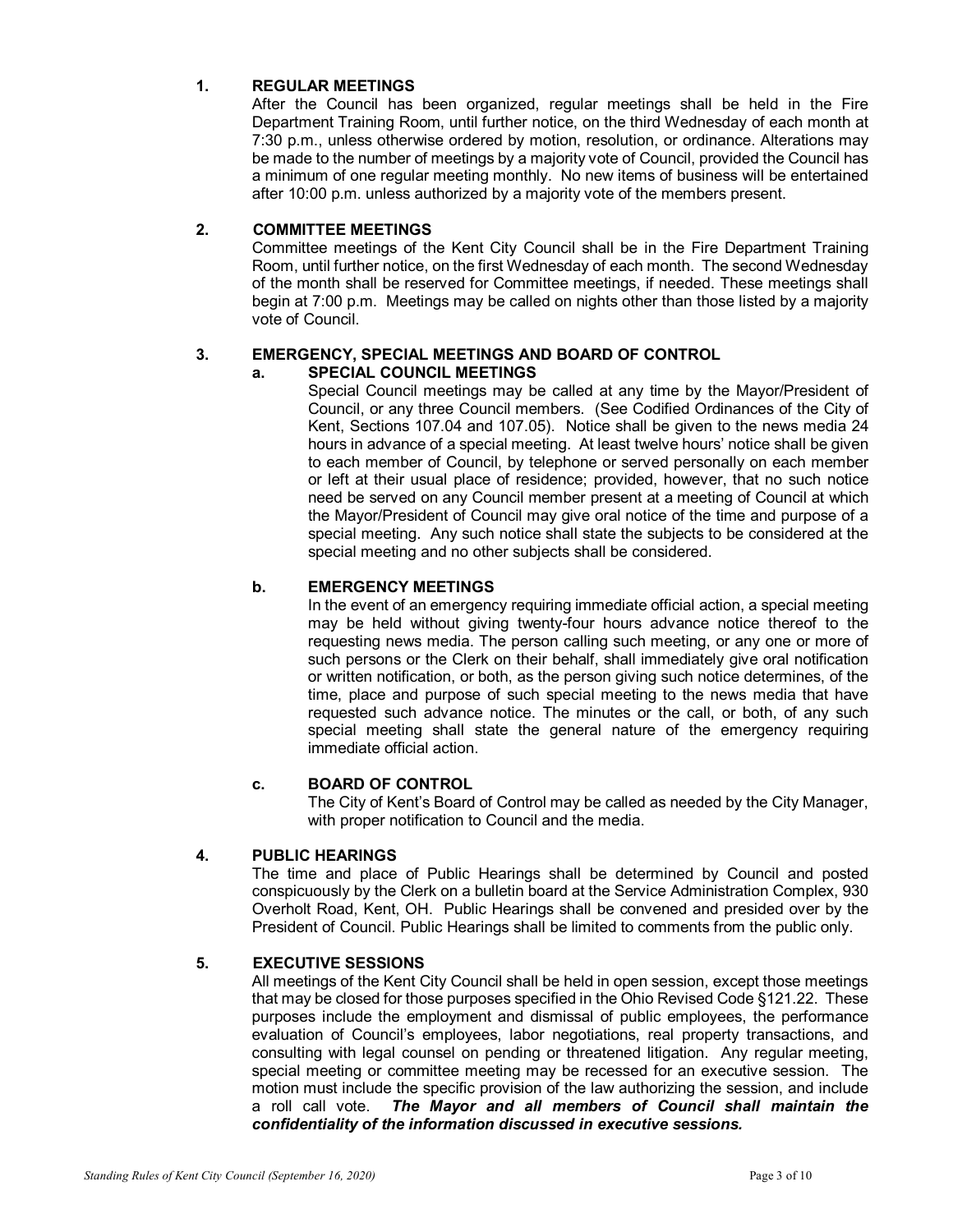# **D. AGENDA**

It shall be the duty of the Clerk to post the agenda on a bulletin board at the Service Administration Complex, 930 Overholt Road, Kent, OH, in accordance with the Ohio Sunshine Law, at least 48 hours prior to each Regular Meeting, with a listing of measures to be voted on at the meeting. The agenda shall be posted on the City's website, [www.kentohio.org,](file://cok-pd/users/GrimmT/Council%20Information/www.kentohio.org,) as a courtesy to the public, allowing for exceptions for those times when the website may not be operational.

# **E. MINUTES**

Minutes shall be taken for all Council and committee meetings in accordance with the Ohio Revised Code and Ohio Sunshine Laws. The minutes must give a true reflection of the matters discussed and are to be transcribed within a reasonable amount of time. Minutes **are not required to be a verbatim transcript of the proceedings**, but must include enough facts and information to permit the public to understand and appreciate the rationale behind Council's decisions. Both the draft version and final version of the official minutes approved by members of Council are a public record.

Members of the audience are encouraged to and may submit their pre-prepared statements and/or comments to the Clerk of Council in writing for inclusion as an "attachment" to the minutes.

## **F. COUNCIL MEMBER COMMENTS**

Each Councilperson shall be recognized for a three (3) minute period to speak initially on a given issue, and shall be recognized for one (1) minute periods for subsequent rebuttals. The maker of a motion shall be recognized first, followed by the seconder of the motion. All remaining Councilpersons shall have an opportunity to speak to the motion before the proponent addresses the motion again.

At the end of each regular Council meeting, all Council members will have an opportunity to make comments. Comments by Council members shall observe decorum in words and action befitting of a member of the leadership. The image of the entire Council and the confidence and respect of the community is enhanced by such behavior. All council persons should act in a dignified and respectful manner not only during council comments but at all times. Insinuations about unethical behavior, personal attacks and insults, and loud and demonstrative conduct are out of place and demeaning to our Council, staff and citizenry.

The three-minute limit may be extended if requested by a majority of Council before the commencement of the comments.

# **G. PUBLIC COMMENT**

In an effort to encourage public participation in policy discussions, the Council shall allow members of the public three (3) minutes to address the council. Persons speaking shall address issues, *not persons*, respecting the office being addressed and the decorum of the meeting.

All members of the public must address Council by: signing in with the Clerk of Council prior to the start of the meeting; using the microphone and/or podium; clearly stating their name and address for the record; facing Council not the audience or any TV cameras during their three (3) minutes of comments; and refrain from prohibited conduct\*\*\*.

Rule G (1) (a), (b) (c), (d) titled *"Audience Participation"* and Rule G (2) (a)(b) *"Prohibited Conduct" will be placed for public viewing with the Clerk of Council on a separate sheet next to the sign-in sheet at each meeting. Each audience member who so addresses Council must adhere to the following:*

## *(1)Audience Participation:*

*(a) Procedure. Any member of the general public who wishes to address the City during a regularly scheduled Council meeting and Council Committee Meetings must* sign-in with the Clerk of Council prior to the start of the meeting. D*uring the "Audience" portion of the meeting. Audience members must first be recognized by the Mayor, called upon by the Clerk of Council from the sign-in sheet, address Council from the podium/microphone stand, clearly state his/her name and address into the microphone for the record, and limit his/her comments to three (3) minutes. Comments may address one or more topics, to a total of three (3) minutes*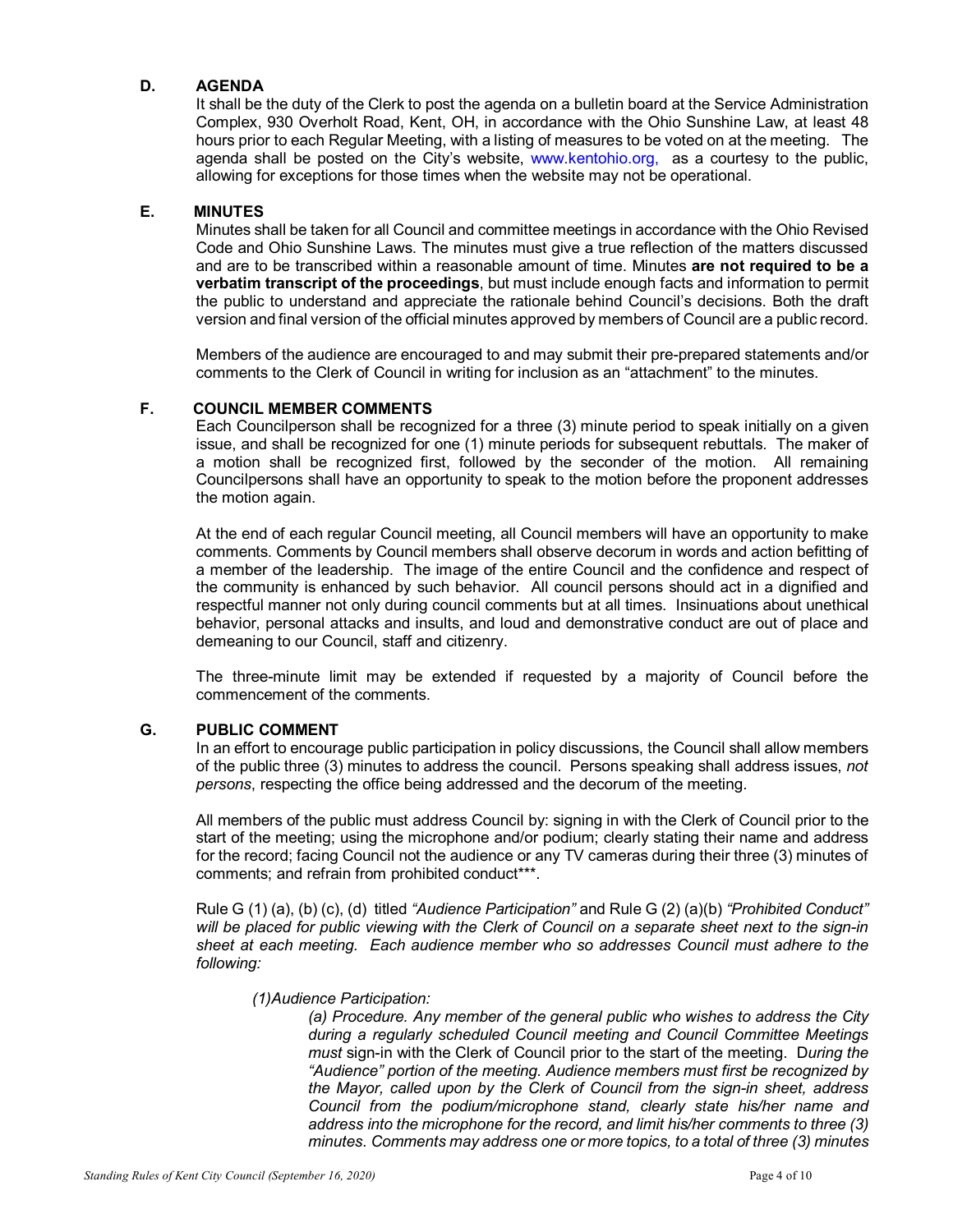*in length unless otherwise specifically authorized by the Mayor. Visitors must and refrain from "prohibited conduct" as identified in Rule (G)(2)of these Rules. The 3 minute time rule shall be monitored by the Mayor.*

*(b) Content. Public comments shall focus on a specific matters within the Council's jurisdiction. Members of the public are encouraged to present written comments in advance of the meeting, as a way to fully communicate their thoughts on agenda or non-agenda items. When written materials are presented, they should be*  submitted to the Clerk of Council for distribution prior to the Council meeting. If *materials are submitted to the Clerk of Council during or after comments, the materials will not be distributed to Council until after the adjournment of the meeting. Written statements will be included in the minutes as Attachments.*

*(c) Visitors' Legislative Comments. Visitors may speak on an item of legislation on the Agenda. Visitors must be recognized by the Mayor/President, address Council from the podium, state his/her name and address, and limit his/her comments to the item of Legislation for a total of three (3) minutes in length unless otherwise specifically authorized by the Mayor/President. Visitors must refrain from prohibited conduct as identified in Rule 8 of these Rules. The 3 minute time rule shall be monitored by the President.*

*(d) Remarks Made To Mayor. Remarks shall be made to the Council as a whole and not to any particular member thereof. No questions shall be asked of a Councilperson except through the Mayor.* Councilpersons shall not engage in conversation with the Visitor during the Visitors' portion of the meeting. Visitors' questions can answered by Council or Administration within a reasonable time after the meeting.

*\*\*\* (2) Prohibited Conduct*

*(a) No person appearing before the Council shall do any of the following: campaign for public office; promote private business ventures; use profanity or vulgar*  language or gestures; use language which insults or demeans any person or which, when directed at a public official or employee, is not related to his or her *official duties (citizens do have the right to comment on the performance, conduct, and qualifications of public figures); make non-germane or frivolous statements; interrupt other speakers or engage in behavior that disrupts the meeting including, but not limited to, applause, cheers or jeers; engage in behavior that intimidates others; or address the Council on issues that do not concern the services, policies or affairs of the City.*

*(b) The Mayor shall preserve order and decorum at Council meetings. The Mayor may order the expulsion of any person for violation of these rules or any other disruptive behavior. Any person so expelled shall not be readmitted for the remainder of the meeting from which expelled. Any person who has been so expelled and who at a later meeting again engages in behavior justifying expulsion may be barred from attendance at future Council meetings for a specified and reasonable period of time, as determined by the Mayor, not to exceed six months.*

Answers that can be addressed shall be either by the Mayor, Committee Chair, Manager or Staff that may be present. The three (3) minute limit may be extended by a majority vote of council, if requested before commencement of the address. Any portion of the allotted minutes not used may not be deferred to other members of the public. Members of the public may address the Council during Special Council meetings when authorized by a majority vote of those Council members present only.

# **H. RECEIPT OF INFORMATION**

If information for a meeting that requires action is not received forty-eight hours (48) prior to the meeting, the information will not be considered unless it is approved by a majority vote of Council**.**

## **I. CORRESPONDENCE.**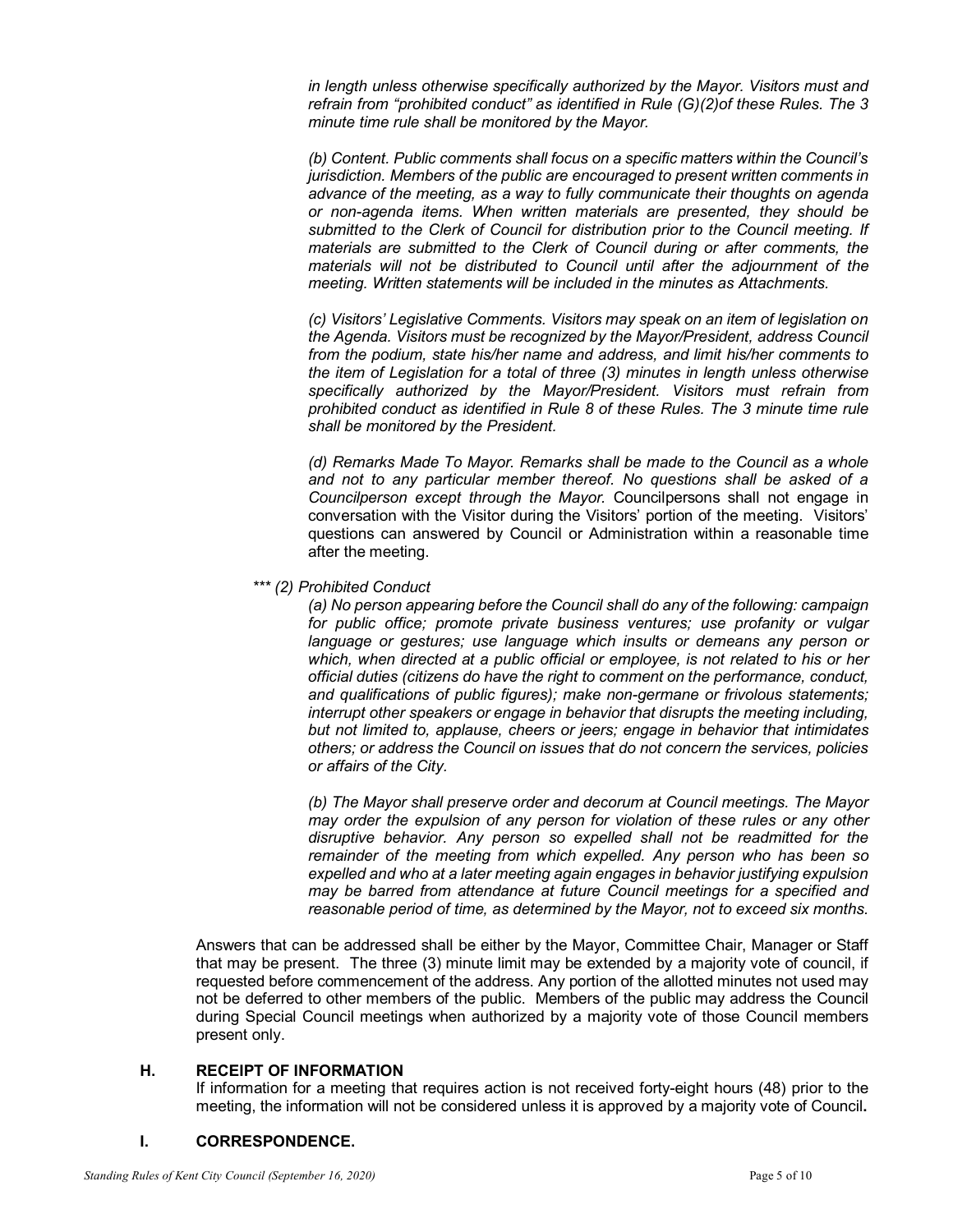The Clerk of Council shall review prior to Council Meeting, all correspondence. No correspondence shall be publicly read that is of an inflammatory nature or that would tend to embarrass, degrade, ridicule or humiliate any person. Correspondence determined by the Clerk to fall within the intent of this rule shall be turned over to the President of Council for disposition and circulation to all members of Council. All correspondence shall be summarized, and none shall be read in full unless requested. No unsigned letters shall be read or summarized.

# **VIII. AGENDA FOR REGULAR COUNCIL MEETINGS.**

The purpose of regular meetings of Kent City Council is to approve actions authorized by Council's Standing Committees; receive written and verbal communications from the public; refer items for action to Council's Standing Committees, and to allow general comments by members of Council.

The business of all Regular Meetings of the Council shall be transacted in the following order, unless Council by a 3/4 vote shall suspend the rules and change the order:

- **A.** Roll call of members
- **B**. Opening remarks and Pledge to the flag
- 
- **C.** Approval of minutes of previous meeting(s)<br>**D.** Communications: Written Audience City
- **D.** Communications: Written Audience City Manager's Report<br>**E.** Standing Committee Minutes. Reports. and Action Recommen **E.** Standing Committee Minutes, Reports, and Action Recommended Items
- **F.** Special Committee Minutes, Reports, and Action Recommended Items
- **G.** Unfinished Business<br>**H.** New Business
- **H.** New Business<br>**I.** Mavor's Report
- **I.** Mayor's Report
- **J.** Adjournment

The Presiding Officer may use discretion in permitting comments from the audience at a time other than as stated in the above order of business.

Any Council member anticipating missing a Council meeting must inform the Mayor/Council President, President Pro Tem, AND Clerk of Council (hereinafter referred to as designees) via phone contact and/ or email to explain their absence and the reason for the absence so a "Motion to Excuse" from the meeting can be made. Leaving a voice mail for 1 of the 3 designees *will not* be considered a method of contact. If the Councilmember is unsuccessful in personally reaching at least 1 of the 3 designees, only then may they contact any other member of Council to explain their absence from the meeting and the reason for the absence. As a courtesy, the contacted Councilmember must share the absence information with the 3 designees *prior to* the start of the meeting.

Any abstention vote shall be counted as neither for, nor against the matter on which the vote is being taken. An abstention is a true "*non*" vote.

Action that is the result of items brought under New Business will not be taken unless it is emergency by nature or with a 3/4 majority (7 members) vote of Council. Items needing Council's action shall be referred to a standing committee to allow ample discussion by Council and the public.

If a majority (5 members) of Council wish to amend any action previously approved by a standing committee, said item shall be referred back to committee for further discussion.

## **IX. PLACEMENT OF ITEMS ON COUNCIL AGENDA**

## **A. AUTHORIZATION OF STANDING COMMITTEE**

Items placed on the agenda of Regular Council meetings shall be authorized by the action of one of Council's standing committees.

## **CITY MANAGER/ADMINISTRATIVE REQUESTS**

The City Manager may place routine and standard items of Council business, Ordinances, or Resolutions on the City Council agenda. Such items include donations by members of the public to various City offices, and routine matters that are considered to be "housekeeping" by nature.

# **X. LEGISLATION: ORDINANCES & RESOLUTIONS.**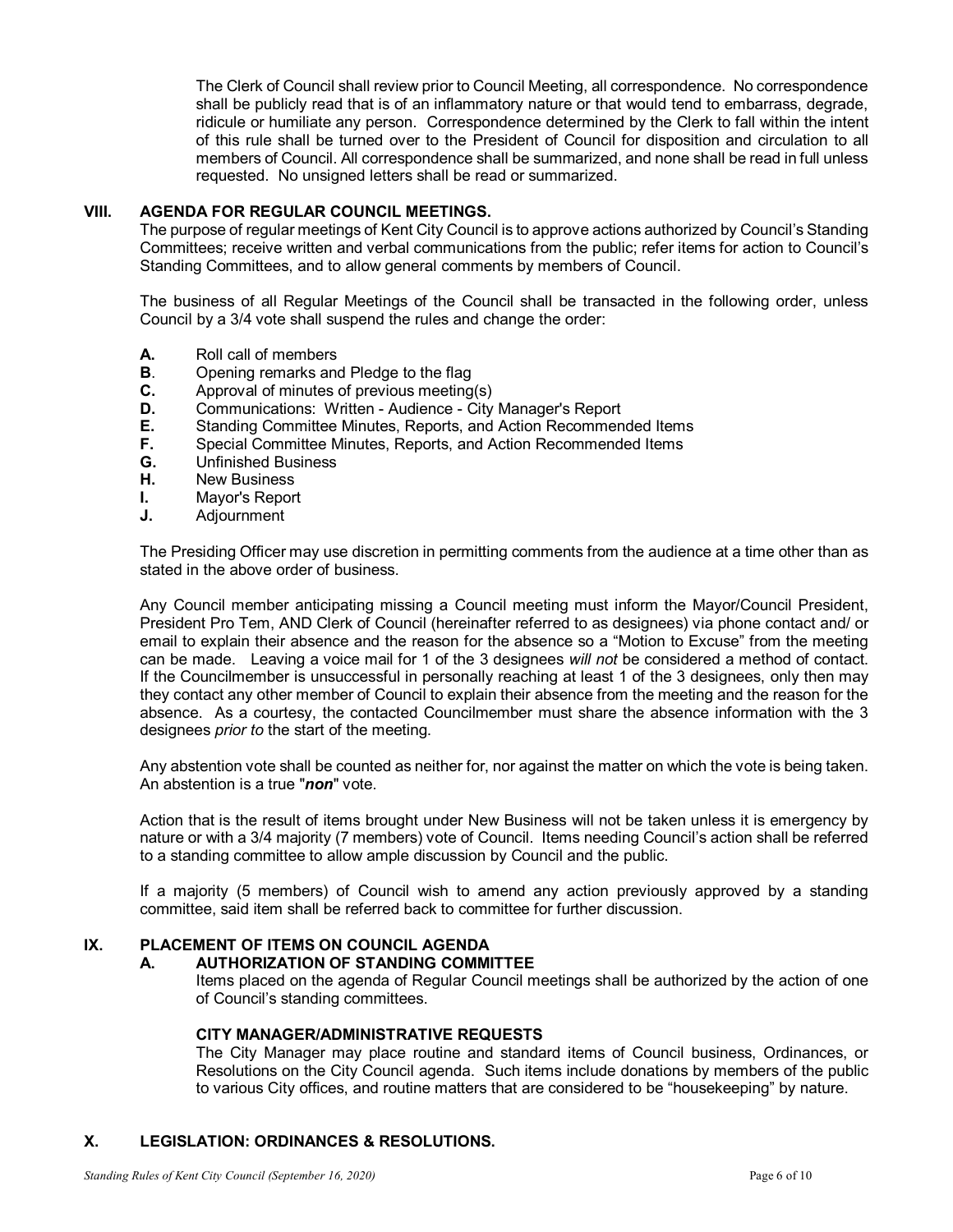Legislation shall be read by title only unless a request is made by a member of Council to have the legislation read in part or whole. The Clerk must present each member of Council with an electronically formatted copy of the agenda listing the legislation in the order in which they will be considered, and copies of each ordinance and resolution to be considered 48 hours prior to the meeting.

Roll call votes necessary for passage of legislation shall consist of reading of the title of the legislation, then a motion to suspend the rules. Suspension of the rules allows for the suspension of the three required readings of the legislation at three different meetings and is a *non-debatable* motion.A three-fourths (3/4) vote of the Council (7 members) is required for suspension of the rules. If suspension of the rules passes, a motion to adopt the draft legislation shall be made. If suspension of the rules fails, a motion to approve the first reading will be made. Both motions are debatable, and following debate, a vote on either motion, whichever is applicable, will follow.

Legislation passed with the inclusion of an emergency clause will take effect immediately upon passage. All other legislation that does not contain an emergency clause will take effect at the earliest time permitted by law. Legislation written with the emergency clause must be passed by a three-fourths (3/4) of Council (7 members).

The emergency clause may be added automatically to the following Ordinances and Resolutions when drafted:

- **A.** Annual appropriation ordinance and amendments thereto.
- **B.** Annual Position Allocation Ordinance and amendments thereto.
- **C.** Annual tax budget.
- **D.** Certifying tax rates to the County Budget Commission.<br>**E.** Public Defenders Contract.
- **E.** Public Defenders Contract.<br>**F.** Boards and Commissions a
- **F.** Boards and Commissions appointments.<br>**G.** Community Development Block Grant
- **G.** Community Development Block Grant<br>**H.** Local Law Enforcement Block Grant.
- **H.** Local Law Enforcement Block Grant.
- **I.** Donations.
- **J.** Recodification of Ordinances.<br>**K.** Anv other ordinances, as mar
- **K.** Any other ordinances, as mandated by ORC
- **L.** Depositories ordinance
- **M.** Any other budget item, not subject to referendum pursuant to the Charter that are not new policy issues or an amendment to an existing policy.
- **N.** Bond and note ordinances
- **O.** Resolutions.<br>**P.** Any other ore
- **P.** Any other ordinances that deal with State or Federal deadlines.

The following examples may have the emergency clause added by a majority vote of Council prior to authorization:<br>**A.** Zonin

- **A.** Zoning amendments<br>**B.** Dedication of streets
- **B.** Dedication of streets
- **C.** Ordinances to correct Constitutional violations

## **XI. STANDING COMMITTEES.**

- **A.** All Standing Committees shall be committees of the whole, with all members of Council and the Mayor serving on all committees. Below is a list of the Standing Committees:
	- **1.** Community Development
	- **2.** Finance
	- **3.** Health & Safety
	- **4.** Land Use
	- **5.** Streets, Sidewalks and Utilities

# **B. REFERRALS TO COUNCIL STANDING COMMITTEES**

All information presented to Council, either in writing or verbally, during a Council meeting, will be accepted for the official record. Referral of any item to any standing committee of the Kent City Council, for further discussion, shall be done by a majority vote of the Kent City Council at the time it is presented. Decisions as to what is (a) referred to committees; (b) referred to Administration; (c) kept in committee; or (d) deleted from Council's pending list are to be made by a majority vote of Council.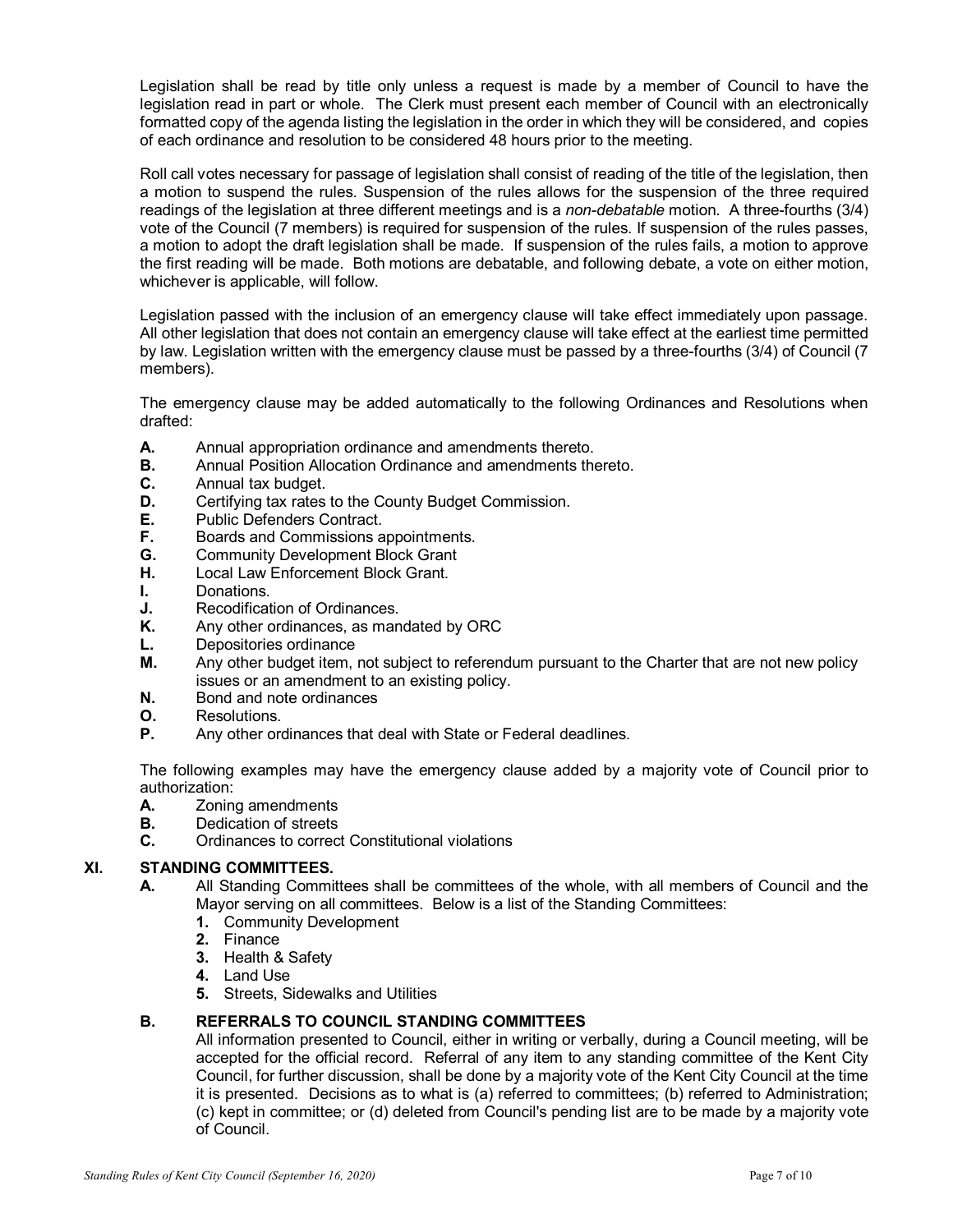Items requiring the modification or creation of a policy shall be referred to the appropriate standing committee of Kent City Council for further discussion. Items requiring action directly related to an existing policy shall be forwarded by the Clerk to the Administration.

# **C. PROCEDURE FOR STANDING COMMITTEES**

The purpose of a committee meeting is to provide a thorough presentation of information necessary for sound debate; to provide an opportunity to obtain comments from the public; and to receive staff recommendations. Committee meetings shall be held at the call of the Chair; Vice Chair, in the absence of the Chair; or by a majority of the committee members. The Clerk shall thereupon forward a Schedule of Committee Meetings for the following week(s) to all appropriate parties and post a copy of such schedule on a bulletin board at the Service Administration Complex, 930 Overholt Road, Kent, OH, in accordance with the Ohio Sunshine Law**.**

Where necessary, the Chair; Vice Chair, in the absence of the Chair; or a majority of the committee members may call a meeting by scheduling the time and place with the Clerk and thereupon notifying all other Committee Members and other appropriate parties, including all members of Council. Such a meeting shall require twenty-four (24) hour notification.

A majority of the members of a Committee shall constitute a quorum to conduct business.

The concurrence of the majority of a Committee on a given issue shall be necessary to include recommendations on that issue in the majority report of standing committees to the Council.

Committee meetings should be scheduled so that they do not conflict with meetings of other standing committees of Council.

Committee meetings will be held in the Fire Department Training Room, until further notice, preferably on Wednesdays.

No new items of business will be entertained at Committee meetings after 10:00 p.m. unless authorized by a majority vote of Council present.

Committee reports with substantive recommendations should be distributed to members of Council with the Council Agenda and legislation forty**-**eight (48) hours prior to the Council Meeting at which they will be considered.

If a committee meeting is held immediately before a Council meeting, on the same day, no action shall be taken on any items discussed at the committee meeting during the City Council meeting unless this rule is suspended by a 3/4 (7 members) vote of City Council.

- **D. AGENDA FOR COMMITTEE MEETINGS**  Below is the prescribed agenda for committee meetings:
	- **1.** Call to order by Committee Chair<br>**2.** Presentation of information, by presentation of information.
	- **2.** Presentation of information, by proponent of agenda item
	- **3.** Questions from Committee for presenter<br>**4.** Questions, comments from public
	- **4.** Questions, comments from public<br>**5.** Comments from Mavor
	- **5.** Comments from Mayor<br>**6.** Motion
	- **6.** Motion
	- **7.** Discussion as it pertains to the motion<br>**8.** Vote on motion
	- **8.** Vote on motion
	- **9.** Adjournment

## **E. COMMITTEE CHAIRPERSON ROLE**

Council members who serve as Chairperson of Council Committees are under the same guidelines as found in Rule V., Role of Mayor, when wanting to speak to issues before the Committee. However, Chairpersons may step down from their Chair, turning the chair over to another committee member (the Vice Chair) and speak to the issues at hand. Once discussion on that specific topic is completed, the Chairperson may return to the Chair position.

The role of the Committee Chair is as follows: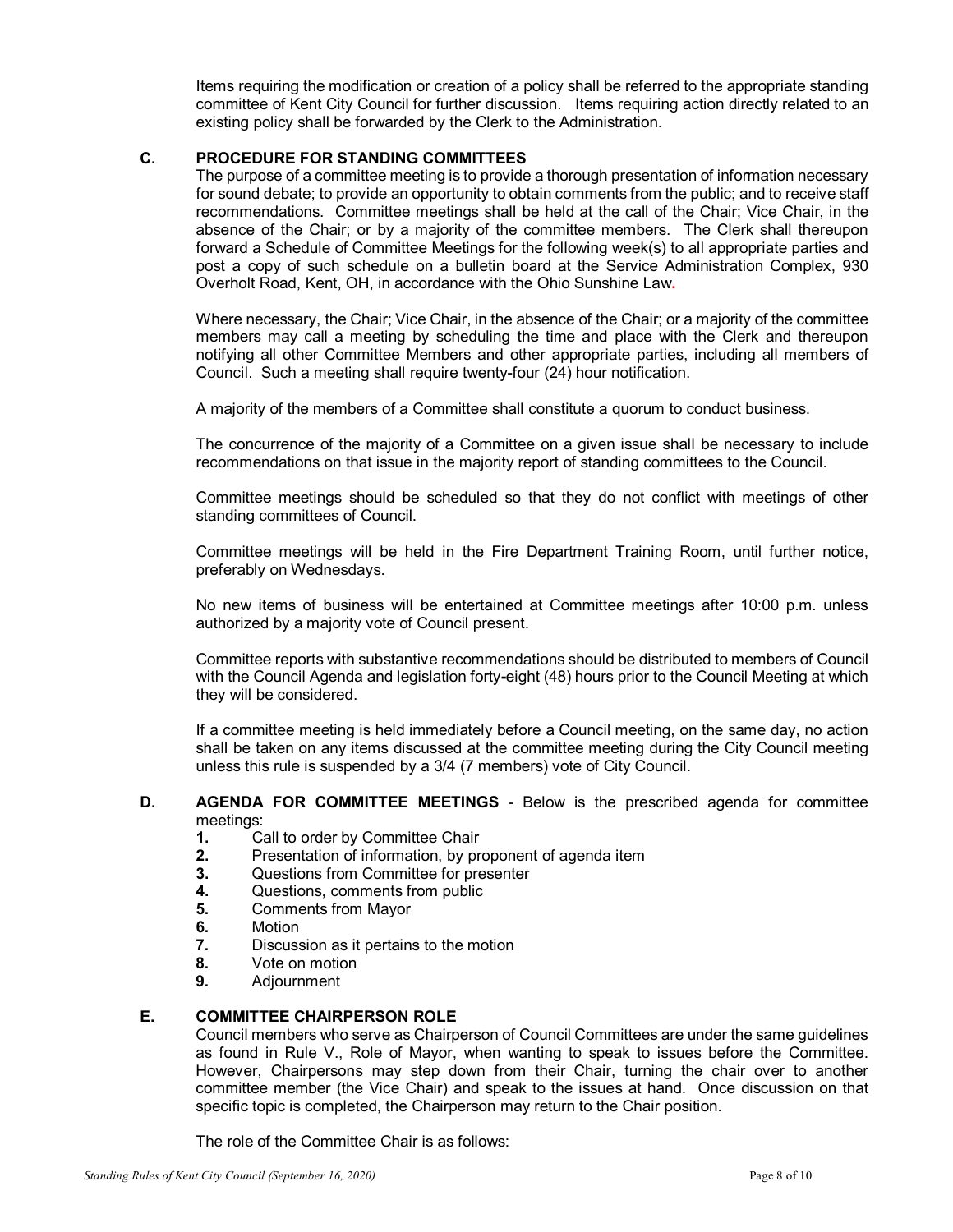- **1.** Preside at Committee meetings<br>**2.** Coordinate agenda items with the
- **2.** Coordinate agenda items with the Administration and the Clerk
- **3.** Keep up-to-date on Council pending items
- **4.** Understand and communicate Council's policies related to the Committee's areas of policy.

# **XII BOARDS AND COMMISSIONS**

All announcements or notices for openings on Boards and Commissions shall be advertised using all available methods of communication to the Clerk of Council, including but not limited to the following methods (revised 09/2020):

- 1. Announcement on Social Media<br>2. Post on City of Kent website
- Post on City of Kent website
- 3. Announcement made by President of Council at City Council Meeting<br>4. Posting on the Service Administration Complex Bulletin Board
- 4. Posting on the Service Administration Complex Bulletin Board<br>5. Posting on Electronic Community Sign
- Posting on Electronic Community Sign
- 6. Notify residents in Tree City Bulletin to view vacancies on website and apply there

Applications will be accepted for 30 days. Applicants will be made aware of the deadline to apply and the date when a mandatory in person interview will take place, during Committee Meetings.

Interviews shall be done in the Fire Department Training Room, until further notice, with one candidate at a time, and shall be open to the public. Applicants will be allowed three minutes to make a presentation during their interview. Applicants must appear before Council to be interviewed for all positions, including reappointments (revised 10/2/19).

At the next Regular Council meeting, a motion should be made by a Council member for their preferred candidate. If a majority is in favor of one candidate, the candidate's name will be inserted into the Ordinance. Each candidate must have a majority vote of Council to be appointed to the position. If no candidate has a majority of support, the position will need to be reposted (revised 10/2/19).

## **XIII. COUNCIL EMPLOYEES**

## **A. CITY MANAGER**

The Kent City Council shall communicate as one voice to the City Manager so as to assure a clear direction on policy issues. The Kent City Council shall establish a book of policies to be reviewed annually and as amended as the policy is modified by the actions of a majority (5 members) of Council. The City Manager will endeavor to implement these policies through budget, staffing, and procedures. The Kent City Council shall be responsible for the review of the book of policies, and shall convene regularly to evaluate the progress towards goals and policies.

The Finance Committee shall have direct oversight of the City Manager, and will provide regular opportunities for all members of Council to meeting informally to discuss Council/Manager relations, progress towards goals, and other matters of mutual concern. In accordance with the City Manager's contract, the Finance Committee shall oversee an annual formal review process.

# **B. CLERK OF COUNCIL**

The Clerk of Council is the Legislative Administrator and liaison between the Council, City Manager, administrative staff, and the public, and shall serve to facilitate communication between all parties. The Kent City Council shall periodically review and update, as necessary, the job description of the Clerk of Council. The Finance Committee shall oversee an annual formal review process. Per ORC §705.10, the Clerk, as an Officer appointed by the Legislative Authority, shall *"serve during the pleasure thereof"* of the Council as a whole. The Clerk of Council's regular duties for the Council as whole shall take precedence over any individual Councilmembers' requests.

With respect to taking and compiling Council minutes, it is further specifically stated herein that:<br>1. Full titles of draft legislation listed for official record in minutes.

- **1.** Full titles of draft legislation listed for official record in minutes.<br>**2.** Manager's written or oral report typed into record of minutes at
- **2.** Manager's written or oral report typed into record of minutes at the time in the meeting that the Manager presents it.
- **3.** Oral committee reports that are given during Council meeting to be typed into Council minutes at the point in the meeting they are given.
- **4.** Written committee reports either typed into Council minutes at the point they are presented or attached as an appendix to the minute book if they are long.